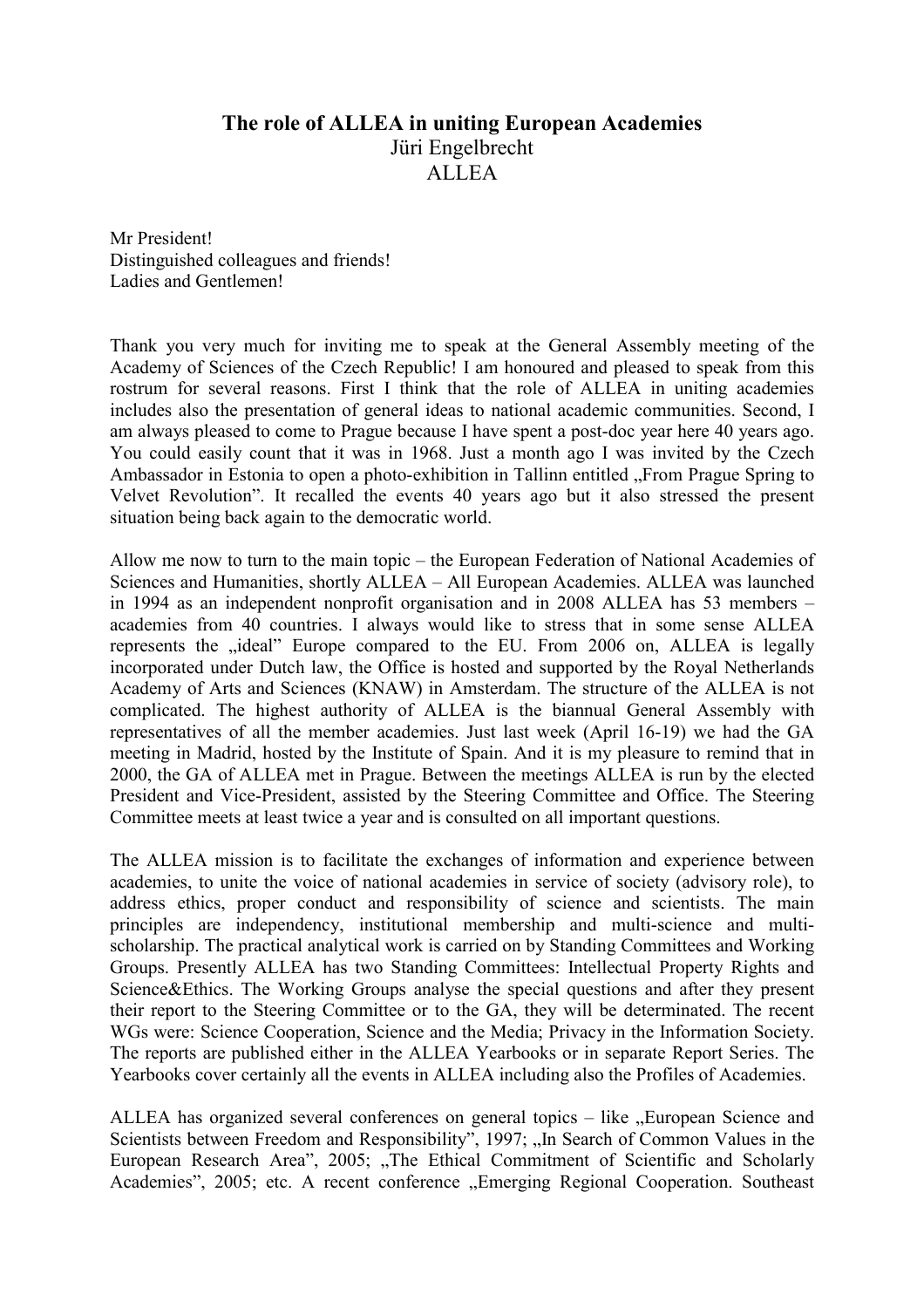European Academies of Science and Humanities in the ERA", 2007, has shared the experience from other Academies (including Vyshehrad academies) to Academies in the Southeast Europe which still face serious economical and structural challenges to solve. The materials of this conference will be published in the nearest future.

An important part of ALLEA activities is related to position papers and statements concerning European science policy. These documents are based on opinions from the member academies which are collected and finalized by the Steering Committee and Presidency. Such position papers include reflections on the Framework Programmes and other EC activities. Two recent documents should be mentioned: "Challenges of the Future: Reflections of ALLEA on ERA", 2007; "Reflections of ALLEA on the EC Green Paper 2007", 2008. The first one was issued before the EC has published the Green Paper 2007. It has been stressed there that cooperation and complementarity are important issues and there should be a balance between exact sciences and technology from one side and humanities and social sciences from another side. The self-organization of research cooperation and clusters are important and regional cooperation should be supported. Certainly the barriers which still exist within EU and in the larger scale should be removed for free moving of researchers and students. The second document on the EC Green Paper agreed on the instruments listed and explained in the Green Paper, but stressed the basics. This is really important: the ERA should be based on the understanding that research matters! It matters because it is a vital part of the social tapestry of a modern state and in this point ALLEA and the League of European Research Universities (LERU) have the same position. Research not only contributes to innovation and to economic development, it is about man, society and the world, about culture and human perception, about inquiry into phenomena; it is a response to societal problems, to natural hazards and to climate change, a way to improving health and education and so on. And so ALLEA has stressed that such a position should be the basic one before the instruments are listed. ALLEA stressed also that normatives in research must be avoided and that the EC should work as a catalyst. There are certainly many other points (for details see the document) but Academies have also an important role in ERA: they are strong advocates for excellence in research, they have an advisory role to society and to governments and they foster international cooperation. In this process of building up ERA, ALLEA is able to marshal the voices of its members and to speak with authority on the behalf of the academic community.

ALLEA is not alone in the complicated scenery of European academic institutions. We stress the importance to work closely with our partners, like the European Academies Science Advisory Council (EASAC), the European Science Foundation (ESF), the InterAcademy PANEL (IAP) which is a world-wide institution, a.o.

In very general terms, EASAC works for  $\mu$  science to policy" and ALLEA –  $\mu$  policy for science". In the ESF, however, are other possibilities for the cooperation. The ESF is a unique blend of research funding agencies, research performing organizations and academies. From 75 members of the ESF, 19 are academies, who also are the members of the ALLEA. Recently we organized an ESF/ALLEA Workshop "Strengthening the Role of Academies in the ESF" (Brussels, March, 2008). Before the Workshop, a questionnaire was sent to all ESF member academies and the opinions were collected. There are many ideas, how to enhance the role of academies in the ESF and how to use their potential. Several joint ESF/ALLEA activities are planned like creation of the Research Integrity Network (joint application already submitted to the FP7); cooperation in preparation of the European Reference Index for Humanities; cooperation in peer review/evaluation (ALLEA will launch a new Working Group on Evaluation), etc. There is one direct question to all academies: the ESF has started